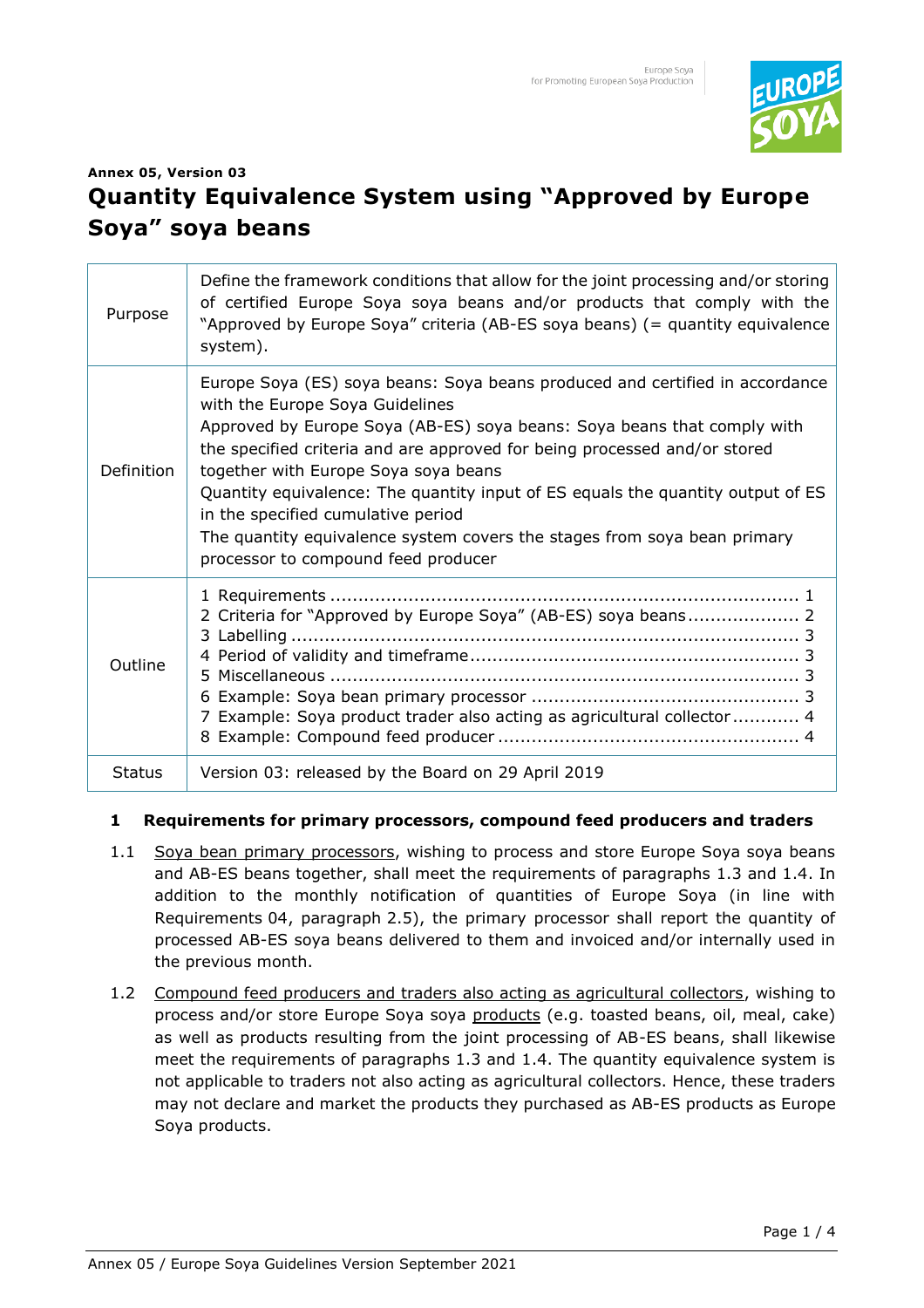

- 1.3 Primary processors, compound feed producers and traders also acting as agricultural collectors shall conclude a written Europe Soya contract with Donau Soja Organisation that allows for the joint processing and storing of products. Operations which have already concluded a Europe Soya contract with Donau Soja Organisation shall submit a written application to Donau Soja Organisation to use the quantity equivalence system.
- 1.4 Primary processors, compound feed producers and traders also acting as agricultural collectors shall become members of Donau Soja Association.

## **2 Criteria for "Approved by Europe Soya" (AB-ES) soya beans for soya bean primary processors**

- 2.1 AB-ES beans shall comply with the following criteria:
	- **Non-GM:** AB-ES beans shall comply with the "non-GM" requirement (in accordance with Requirements 04 of the Europe Soya Guidelines); compliance with this requirement shall be verified through rapid GM tests (strip tests) and PCR tests;
	- **Origin:** AB-ES beans shall originate, according to the shipping documents (e.g. delivery note), from the Europe Soya region as specified in the Europe Soya Guidelines;
	- **Isotopic analysis:** One representative sample for every 5,000 tonnes of soya beans shall be taken. The samples shall be sent to the laboratory of Imprint Analytics GmbH for isotopic analysis for comparison with the Donau Soja isotope database. The analyses results shall be available at the company's premises. An application for reduced frequency of analyses may be made to Donau Soja Organisation provided that a system of quality assurance and traceability up to and including the farmer has been established. In this case, the following minimum frequency of analyses shall apply: 1 analysis for 5,000 tonnes, 5 analyses for 50,000 tonnes, 7 analyses for 100,000 tonnes, 10 analyses for > 100,000 tonnes per year;
	- **Traceability:** The primary processor shall be obliged to arrange with their suppliers of AB-ES beans that Donau Soja Organisation is allowed to verify the products one step back in the value chain in accordance with Regulation (EC) No. 178/2002<sup>1</sup>.
- 2.2 AB-ES beans from risk level 3 countries (e.g. BLR, MDA, UKR) shall comply with the following additional criteria:
	- The soya beans shall be marketable within the EU by not exceeding the maximum residue levels of pesticides permitted in the EU; this marketability shall be verified by representative multi-residue analyses of pesticides including glyphosate (GC-MS/MS, LC-MS/MS ESI+, LC-MS/MS ESI-) for each lot delivered accordingly (mixed samples are permitted as long as they do not exceed 10 individual deliveries per farmer).
- 2.3 Upon application, existing quality assurance systems or similar standards may be recognised by Donau Soja Organisation.

<sup>&</sup>lt;sup>1</sup> Link to the Regulation (EC) No. 178/2002 of the European Parliament and of the Council of 28 January 2002: <u>http://eur-</u> [lex.europa.eu/legal-content/EN/TXT/?uri=CELEX:32002R0178](http://eur-lex.europa.eu/legal-content/EN/TXT/?uri=CELEX:32002R0178)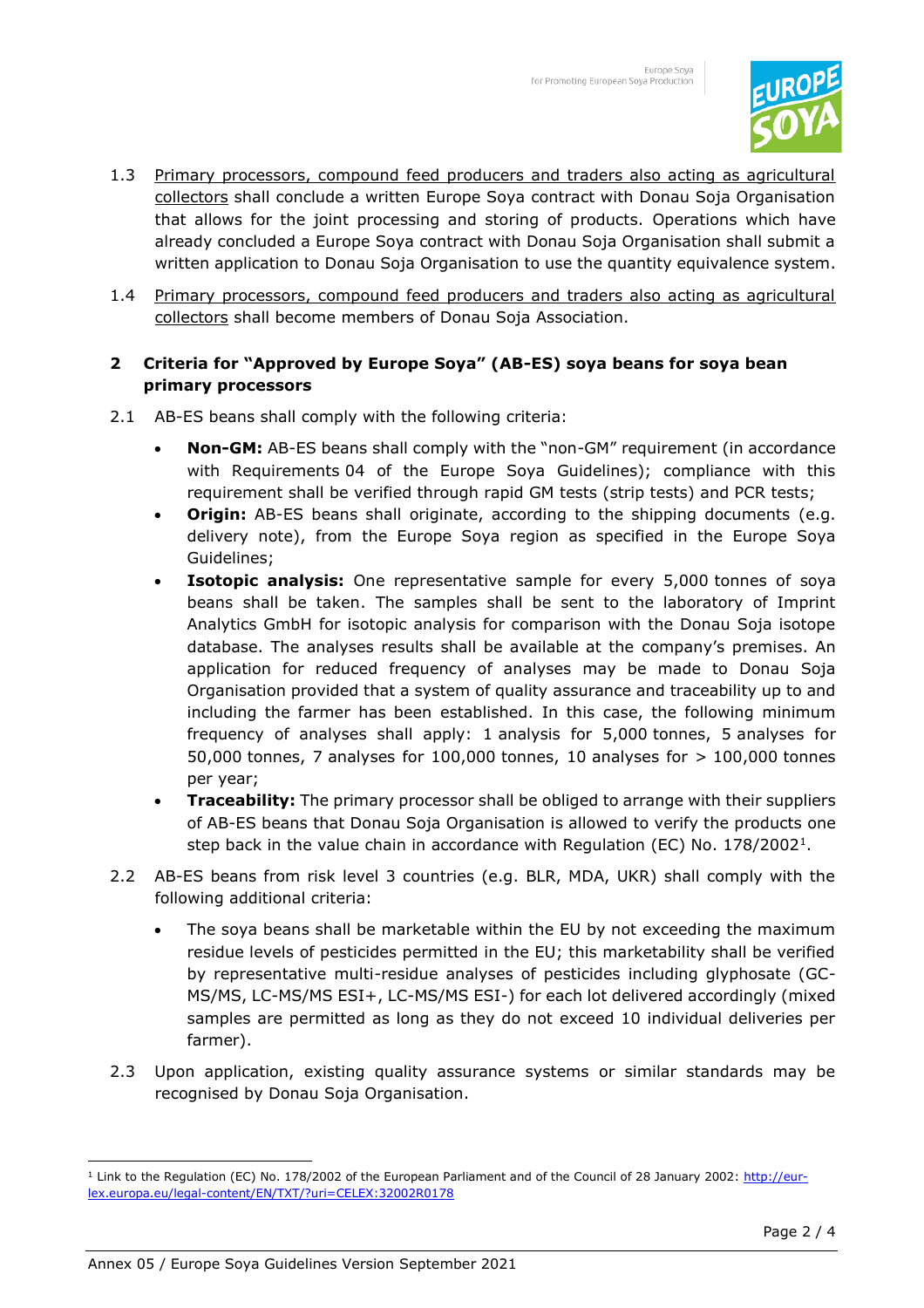

## **3 Labelling**

3.1 AB-ES products are allowed for the purpose of joint processing, mixing and trading and shall be correctly labelled as "Approved by Europe Soya" or "AB-ES" (e.g. "Soya Bean Meal Approved by Europe Soya" or "Soya Bean Meal AB-ES".

#### **4 Period of validity and timeframe**

- 4.1 The timeframe for the quantity equivalence system using "Approved by Europe Soya" soya beans shall be limited to the period from the 2017 harvest to the 2022 harvest.
- 4.2 The cumulative period for calculating the required quantity equivalence shall be 6 months (from January to June as well as from July to December); in the first period, it shall be allowed to calculate from September 2017 to June 2018.

#### **5 Miscellaneous**

5.1 Donau Soja beans automatically meet the criteria applicable to Europe Soya soya beans. The possibilities of processing Donau Soja soya beans together with AB-ES beans are applicable to the production of "Europe Soya" as well as of products produced with or from Europe Soya or products labelled as "Fed with Europe Soya".

#### **6 Example: Soya bean primary processor**

When e.g. processing 5,000 tonnes of Europe Soya/Donau Soja soya beans and 3,000 tonnes of AB-ES beans, this may result in 6,400 tonnes of soya bean meal (assuming a processing factor, from soya beans to soya bean meal, of 0.8). However, only the proportional Europe Soya soya bean meal of 4,000 tonnes may be marketed under the designation and/or logo of "Europe Soya".



\* unprocessed beans multiplied by a factor of 0.8